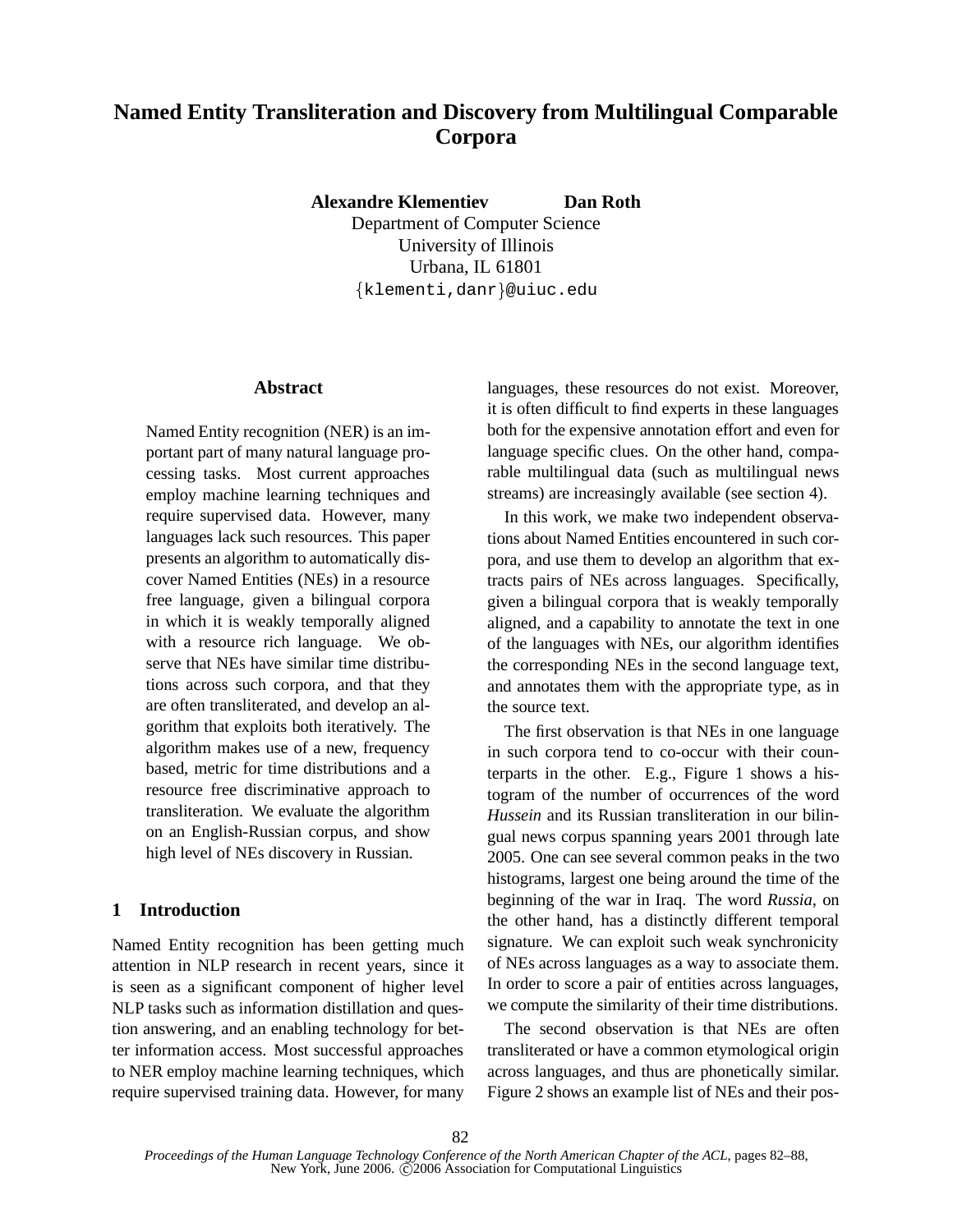

Figure 1: Temporal histograms for *Hussein* (top), its Russian transliteration (middle), and of the word *Russia* (bottom).

sible Russian transliterations.

Approaches that attempt to use these two characteristics separately to identify NEs across languages would have significant shortcomings. Transliteration based approaches require a good model, typically handcrafted or trained on a clean set of transliteration pairs. On the other hand, time sequence similarity based approaches would incorrectly match words which happen to have similar time signatures (e.g. *Taliban* and *Afghanistan* in recent news).

We introduce an algorithm we call *co-ranking* which exploits these observations simultaneously to match NEs on one side of the bilingual corpus to their counterparts on the other. We use a Discrete Fourier Transform (Arfken, 1985) based metric for computing similarity of time distributions, and we score NEs similarity with a linear transliteration model. For a given NE in one language, the transliteration model chooses a top ranked list of candidates in another language. Time sequence scoring is then used to re-rank the candidates and choose the one best temporally aligned with the NE. That is, we attempt to choose a candidate which is both a good transliteration (according to the current model) and is well aligned with the NE. Finally, pairs of NEs

| English NE | <b>Russian NE</b> |
|------------|-------------------|
| lilic      | лилич             |
| fletcher   | флетчер           |
| bradford   | брэдфорд          |
| isabel     | изабель           |
| hoffmann   | гофман            |
| kathmandu  | катманду          |

Figure 2: Example English NEs and their transliterated Russian counterparts.

and the best candidates are used to iteratively train the transliteration model.

A major challenge inherent in discovering transliterated NEs is the fact that a single entity may be represented by multiple transliteration strings. One reason is language morphology. For example, in Russian, depending on a case being used, the same noun may appear with various endings. Another reason is the lack of transliteration standards. Again, in Russian, several possible transliterations of an English entity may be acceptable, as long as they are phonetically similar to the source.

Thus, in order to rely on the time sequences we obtain, we need to be able to group variants of the same NE into an equivalence class, and collect their aggregate mention counts. We would then score time sequences of these equivalence classes. For instance, we would like to count the aggregate number of occurrences of *Herzegovina, Hercegov* $ina$  on the English side in order to map it accurately to the equivalence class of that NE's variants we may see on the Russian side of our corpus (e.g.  ${F<sub>epu</sub>}$ ezoouna,  ${F<sub>epu</sub>}$ ezoouny,  ${F<sub>epu</sub>}$ eговины,  $Tepyee$ овиной}).

One of the objectives for this work was to use as little of the knowledge of both languages as possible. In order to effectively rely on the quality of time sequence scoring, we used a simple, knowledge poor approach to group NE variants for Russian.

In the rest of the paper, whenever we refer to a Named Entity, we imply an NE equivalence class. Note that although we expect that better use of language specific knowledge would improve the results, it would defeat one of the goals of this work.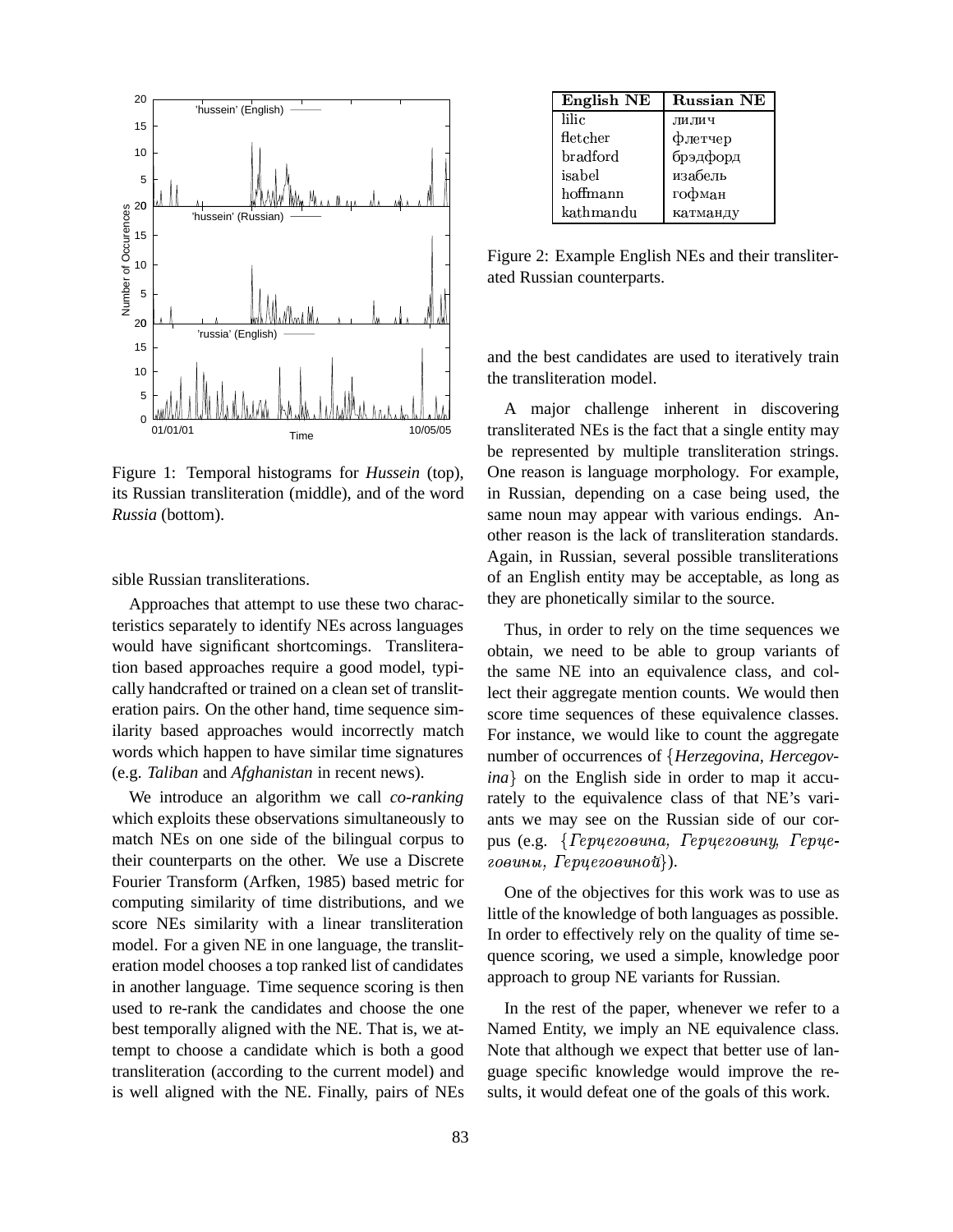## **2 Previous Work**

There has been other work to automatically discover NE with minimal supervision. Both (Cucerzan and Yarowsky, 1999) and (Collins and Singer, 1999) present algorithms to obtain NEs from untagged corpora. However, they focus on the *classification* stage of *already segmented entities*, and make use of contextual and morphological clues that require knowledge of the language beyond the level we want to assume with respect to the target language.

The use of similarity of time distributions for information extraction, in general, and NE extraction, in particular, is not new. (Hetland, 2004) surveys recent methods for scoring time sequences for similarity. (Shinyama and Sekine, 2004) used the idea to discover NEs, but in a single language, English, across two news sources.

A large amount of previous work exists on transliteration models. Most are *generative* and consider the task of *producing* an appropriate transliteration for a given word, and thus require considerable knowledge of the languages. For example, (AbdulJaleel and Larkey, 2003; Jung et al., 2000) train English-Arabic and English-Korean generative transliteration models, respectively. (Knight and Graehl, 1997) build a generative model for backward transliteration from Japanese to English.

While generative models are often robust, they tend to make independence assumptions that do not hold in data. The discriminative learning framework argued for in (Roth, 1998; Roth, 1999) as an alternative to generative models is now used widely in NLP, even in the context of word alignment (Taskar et al., 2005; Moore, 2005). We make use of it here too, to learn a discriminative transliteration model that requires little knowledge of the target language.

# **3** *Co-ranking***: An Algorithm for NE Discovery**

In essence, the algorithm we present uses temporal alignment as a supervision signal to iteratively train a discriminative transliteration model, which can be viewed as a distance metric between and English NE and a potential transliteration. On each iteration, it selects a set of transliteration candidates for each NE according to the current model (line 6). It then uses temporal alignment (with thresholding) to select the best transliteration candidate for the next round of training (lines 8, and 9).

Once the training is complete, lines 4 through 10 are executed without thresholding for each NE in  $S$ to discover its counterpart in  $\mathcal{T}$ .

## **3.1 Time Sequence Generation and Matching**

In order to generate time sequence for a word, we divide the corpus into a sequence of temporal bins, and count the number of occurrences of the word in each bin. We then normalize the sequence.

We use a method called the F-index (Hetland,  $2004$ ) to implement the *score* similarity function on line 8 of the algorithm. We first run a Discrete Fourier Transform on a time sequence to extract its Fourier expansion coefficients. The score of a pair of time sequences is then computed as a Euclidian distance between their expansion coefficient vectors.

|    | <b>Input:</b> Bilingual, comparable corpus $(S, \mathcal{T})$ , set of<br>named entities $N\mathcal{E}_{\mathcal{S}}$ from $\mathcal{S}$ , threshold $\theta$<br><b>Output:</b> Transliteration model $M$ |
|----|-----------------------------------------------------------------------------------------------------------------------------------------------------------------------------------------------------------|
|    | 1 Initialize $\mathcal{M}$ ;                                                                                                                                                                              |
|    | 2 $\forall \mathcal{E} \in \mathcal{NE}_S$ , collect time distribution $\mathcal{Q}_{\mathcal{E} S}$ ;                                                                                                    |
| 3  | repeat                                                                                                                                                                                                    |
| 4  | $\mathcal{D} \leftarrow \emptyset$ :                                                                                                                                                                      |
| 5  | for each $\mathcal{E}_S \in \mathcal{NE}_S$ do                                                                                                                                                            |
| 6  | Use M to collect a set of candidates $N\mathcal{E}_{\tau} \in \mathcal{T}$<br>with high transliteration scores;                                                                                           |
| 7  | $\forall \mathcal{E} \in \mathcal{NE}_{\tau}$ collect time distribution $\mathcal{Q}_{\mathcal{E} \tau}$ ;                                                                                                |
| 8  | Select candidate $\mathcal{E}_{\tau} \in \mathcal{NE}_{\tau}$ with the best<br>$\omega = score(Q_{ES}, Q_{ET});$                                                                                          |
| 9  | if $\omega$ exceeds $\theta$ , add tuple $(\mathcal{E}_{\mathcal{S}}, \mathcal{E}_{\mathcal{T}})$ to $\mathcal{D}$ ;                                                                                      |
| 10 | end                                                                                                                                                                                                       |
| 11 | Use $\mathcal D$ to train $\mathcal M$ :                                                                                                                                                                  |
|    | 12 <b>until</b> D stops changing between iterations;                                                                                                                                                      |
|    | Algorithm $1:$ Co-ranking: an algorithm for it-                                                                                                                                                           |

Algorithm 1: Co-ranking: an algorithm for iterative cross lingual NE discovery.

#### **3.1.1 Equivalence Classes**

As we mentioned earlier, an NE in one language may map to multiple morphological variants and transliterations in another. Identification of the entity's equivalence class of transliterations is important for obtaining its accurate time sequence.

In order to keep to our objective of requiring as little language knowledge as possible, we took a rather simplistic approach to take into account morpholog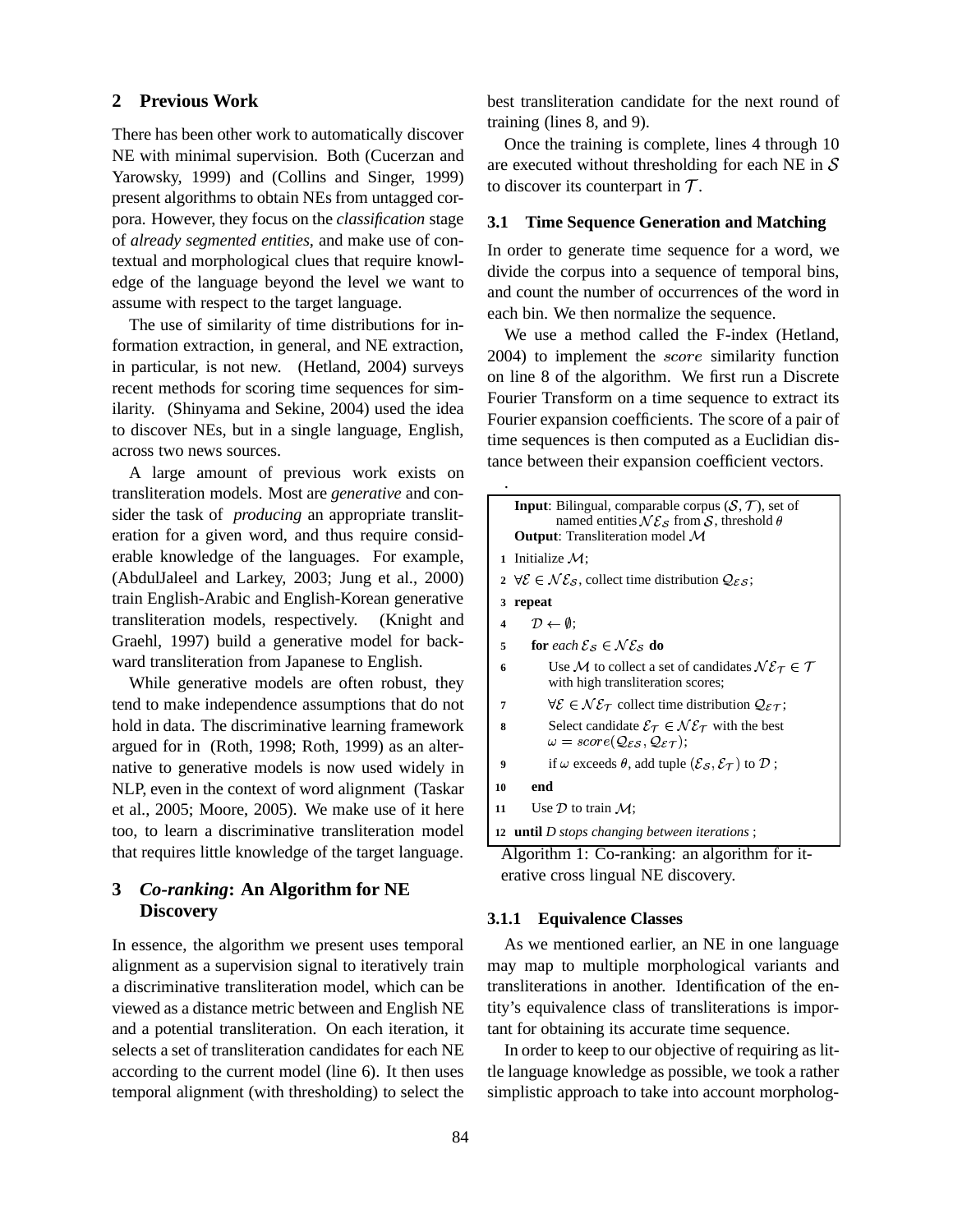ical ambiguities of NEs in Russian. Two words were considered variants of the same NE if they share a prefix of size five or longer. At this point, our algorithm takes a simplistic approach also for the English side of the corpus – each unique word had its own equivalence class although, in principle, we can incorporate works such as (Li et al., 2004) into the algorithm. A cumulative distribution was then collected for such equivalence classes.

#### **3.2 Transliteration Model**

Unlike most of the previous work to transliteration, that consider *generative* transliteration models, we take a *discriminative* approach. We train a linear model to decide whether a word  $\mathcal{E}_{\mathcal{T}} \in \mathcal{T}$  is a translit-  $\;\;\;$  En eration of an NE  $\mathcal{E}_{\mathcal{S}} \in \mathcal{S}$ . The words in the pair are partitioned into a set of substrings  $s_S$  and  $s_T$ . The site up to a particular length (including the empty string ). Couplings of the substrings  $(s_{\mathcal{S}}, s_{\mathcal{T}})$  from both sets produce features we use for training. Note that couplings with the empty string represent insertions/omissions.

Consider the following example:  $({\mathcal{E}}_{\mathcal{S}}, {\mathcal{E}}_{\mathcal{T}})$  = (powell, pauel). We build a feature vector from this example in the following manner:

 First, we split both words into all possible substrings of up to size two:

$$
\mathcal{E}_{\mathcal{S}} \rightarrow \{ \_,p,o,w,e,l,l,po,ow,we,el,ll \}
$$
  

$$
\mathcal{E}_{\mathcal{T}} \rightarrow \{ \_,p,a,u,e,l,pa,au,ue,el \}
$$

 We build a feature vector by coupling substrings from the two sets:

$$
((p, \_, (p, a), \ldots (w, au), \ldots (el, el), \ldots (ll, el))
$$

We use the observation that transliteration tends to preserve phonetic sequence to limit the number of couplings. For example, we can disallow the coupling of substrings whose starting positions are too far apart: thus, we might not consider a pairing  $(po, ue)$  in the above example. In our experiments, we paired substrings if their positions in their respective words differed by -1, 0, or 1.

We use the perceptron (Rosenblatt, 1958) algorithm to train the model. The model activation provides the score we use to select best transliterations on line 6. Our version of perceptron takes examples with a variable number of features; each example is a set of all features seen so far that are active in the input. As the iterative algorithm observes more data, it discovers and makes use of more features. This model is called the infinite attribute model (Blum, 1992) and it follows the perceptron version in SNoW (Roth, 1998).

Positive examples used for iterative training are pairs of NEs and their best temporally aligned (thresholded) transliteration candidates. Negative examples are English non-NEs paired with random Russian words.

## **4 Experimental Study**

We ran experiments using a bilingual comparable English-Russian news corpus we built by crawling a Russian news web site (www.lenta.ru). The site provides loose translations of (and pointers to) the original English texts. We collected pairs of articles spanning from 1/1/2001 through 12/24/2004. The corpus consists of 2,022 documents with 0-8 documents per day. The corpus is available on our web page at http://L2R.cs.uiuc.edu/~cogcomp/. The English side was tagged with a publicly available NER system based on the SNoW learning architecture (Roth, 1998), that is available at the same site. This set of English NEs was hand-pruned to remove incorrectly classified words to obtain 978 single word NEs.

In order to reduce running time, some limited preprocessing was done on the Russian side. All classes, whose temporal distributions were close to uniform (i.e. words with a similar likelihood of occurrence throughout the corpus) were deemed common and not considered as NE candidates. Unique words were grouped into 15,594 equivalence classes, and 1,605 of those classes were discarded using this method.

Insertions/omissions features were not used in the experiments as they provided no tangible benefit for the languages of our corpus.

Unless mentioned otherwise, the transliteration model was initialized with a subset of 254 pairs of NEs and their transliteration equivalence classes. Negative examples here and during the rest of the training were pairs of randomly selected non-NE English and Russian words.

In each iteration, we used the current transliter-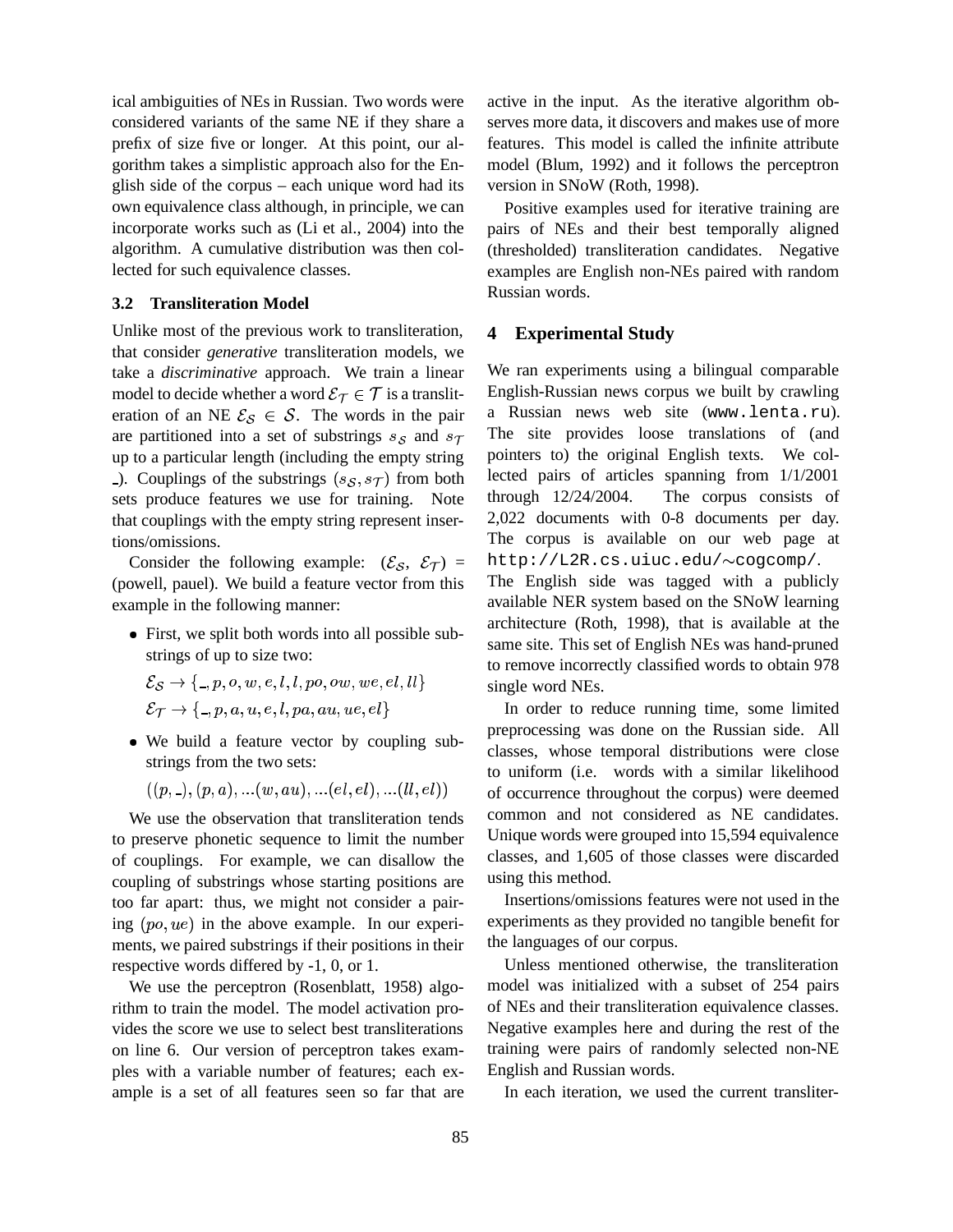

 30 40 Accuracy (%)<br>Sp 60 70 0 1 2 3 4 5 6 7 8 9 Accuracy (%) Iteration 254 examples 127 examples 85 examples

Figure 3: Proportion of correctly discovered NE pairs vs. iteration. Complete algorithm outperforms both transliteration model and temporal sequence matching when used on their own.

ation model to find a list of 30 best transliteration equivalence classes for each NE. We then computed time sequence similarity score between NE and each class from its list to find the one with the best matching time sequence. If its similarity score surpassed a set threshold, it was added to the list of positive examples for the next round of training. Positive examples were constructed by pairing each English NE with each of the transliterations from the best equivalence class that surpasses the threshold. We used the same number of positive and negative examples.

For evaluation, random 727 of the total of 978 NE pairs matched by the algorithm were selected and checked by a language expert. Accuracy was computed as the percentage of those NEs correctly discovered by the algorithm.

## **4.1 NE Discovery**

Figure 3 shows the proportion of correctly discovered NE transliteration equivalence classes throughout the run of the algorithm. The figure also shows the accuracy if transliterations are selected according to the current transliteration model (top scoring candidate) and sequence matching alone. The transliteration model alone achieves an accuracy of about 47%, while the time sequence alone gets about

Figure 5: Proportion of the correctly discovered NE pairs for various initial example set sizes. Decreasing the size does not have a significant effect of the performance on later iterations.

41%. The combined algorithm achieves about 66%, giving a significant improvement.

In order to understand what happens to the transliteration model as the algorithm proceeds, let us consider the following example. Figure 4 shows parts of transliteration lists for NE *forsyth* for two iterations of the algorithm. The weak transliteration model selects the correct transliteration (italicized) as the 24th best transliteration in the first iteration. Time sequence scoring function chooses it to be one of the training examples for the next round of training of the model. By the eighth iteration, the model has improved to select it as a best transliteration.

Not all correct transliterations make it to the top of the candidates list (transliteration model by itself is never as accurate as the complete algorithm on Figure 3). That is not required, however, as the model only needs to be good enough to place the correct transliteration anywhere in the candidate list.

Not surprisingly, some of the top transliteration candidates start sounding like the NE itself, as training progresses. On Figure 4, candidates for *forsyth* on iteration 7 include *fross* and *fossett*.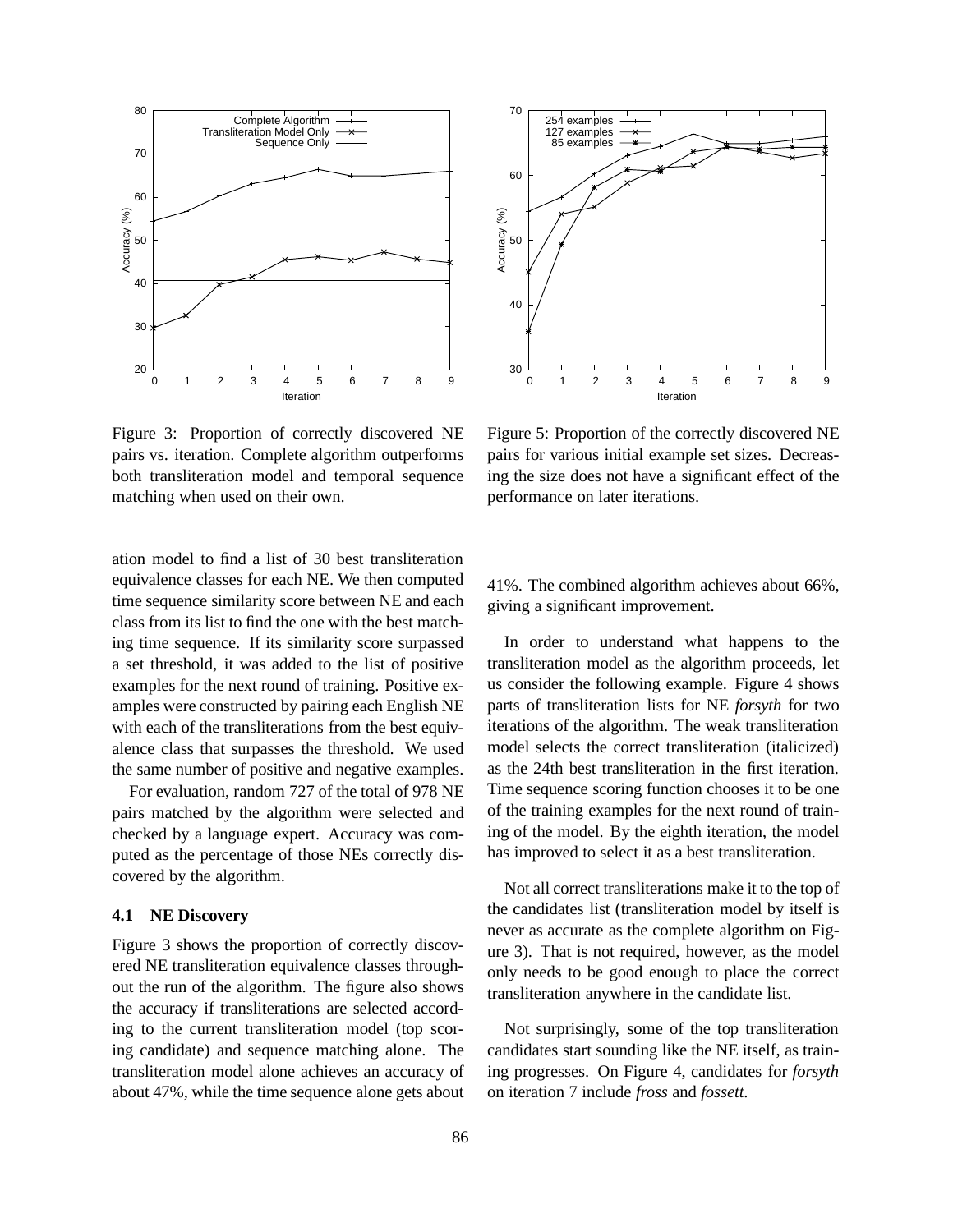

Figure 4: Transliteration lists for *forsyth* for two iterations of the algorithm ranked by the current transliteration model. As the model improves, the correct transliteration moves up the list.

## **4.2 Rate of Improvement vs. Initial Example Set Size**

We ran a series of experiments to see how the size of the initial training set affects the accuracy of the model as training progresses (Figure 5). Although the performance of the early iterations is significantly affected by the size of the initial training example set, the algorithm quickly improves its performance. As we decrease the size from 254, to 127, to 85 examples, the accuracy of the first iteration drops by roughly 10% each time. However, starting at the 6th iteration, the three are with 3% of one another.

These numbers suggest that we only need a few initial positive examples to bootstrap the transliteration model. The intuition is the following: the few examples in the initial training set produce features corresponding to substring pairs characteristic for English-Russian transliterations. Model trained on these (few) examples chooses other transliterations containing these same substring pairs. In turn, the chosen positive examples contain other characteristic substring pairs, which will be used by the model to select more positive examples on the next round, and so on.

#### **5 Conclusions**

We have proposed a novel algorithm for cross lingual NE discovery in a bilingual weakly temporally aligned corpus. We have demonstrated that using two independent sources of information (transliteration and temporal similarity) together to guide NE extraction gives better performance than using either of them alone (see Figure 3).

We developed a linear discriminative translitera-

| English NE          | Russian NE equiv. class       |
|---------------------|-------------------------------|
| lincoln             | линкольн $\{-a, -$ , -шир}    |
| oregon              | орегон {-ского, -е}           |
| niznansky           | низнански                     |
| uruguay             | уругва {-йское, -йцы, -я, -й} |
| rosing              | розингом                      |
| gruban              | грубан $\{-\text{OM}, -\}$    |
| meiwes              | майвес $\{-a, -y\}$           |
| rosetta             | розеттского                   |
| ecuador             | эквадор $\{-a, -\}$           |
| laxman              | лакшман                       |
| friedrich           | фридрих $\{-, -a\}$           |
| $\mathrm{chad}\,\,$ | чада                          |

Figure 6: Example of correct transliterations discovered by the algorithm.

tion model, and presented a method to automatically generate features. For time sequence matching, we used a scoring metric novel in this domain. As supported by our own experiments, this method outperforms other scoring metrics traditionally used (such as *cosine* (Salton and McGill, 1986)) when corpora are not well temporally aligned.

In keeping with our objective to provide as little language knowledge as possible, we introduced a simplistic approach to identifying transliteration equivalence classes, which sometimes produced erroneous groupings (e.g. an equivalence class for NE *lincoln* in Russian included both *lincoln* and *lincolnshire* on Figure 6). This approach is specific to Russian morphology, and would have to be altered for other languages. For example, for Arabic, a small set of prefixes can be used to group most NE variants. We expect that language specific knowl